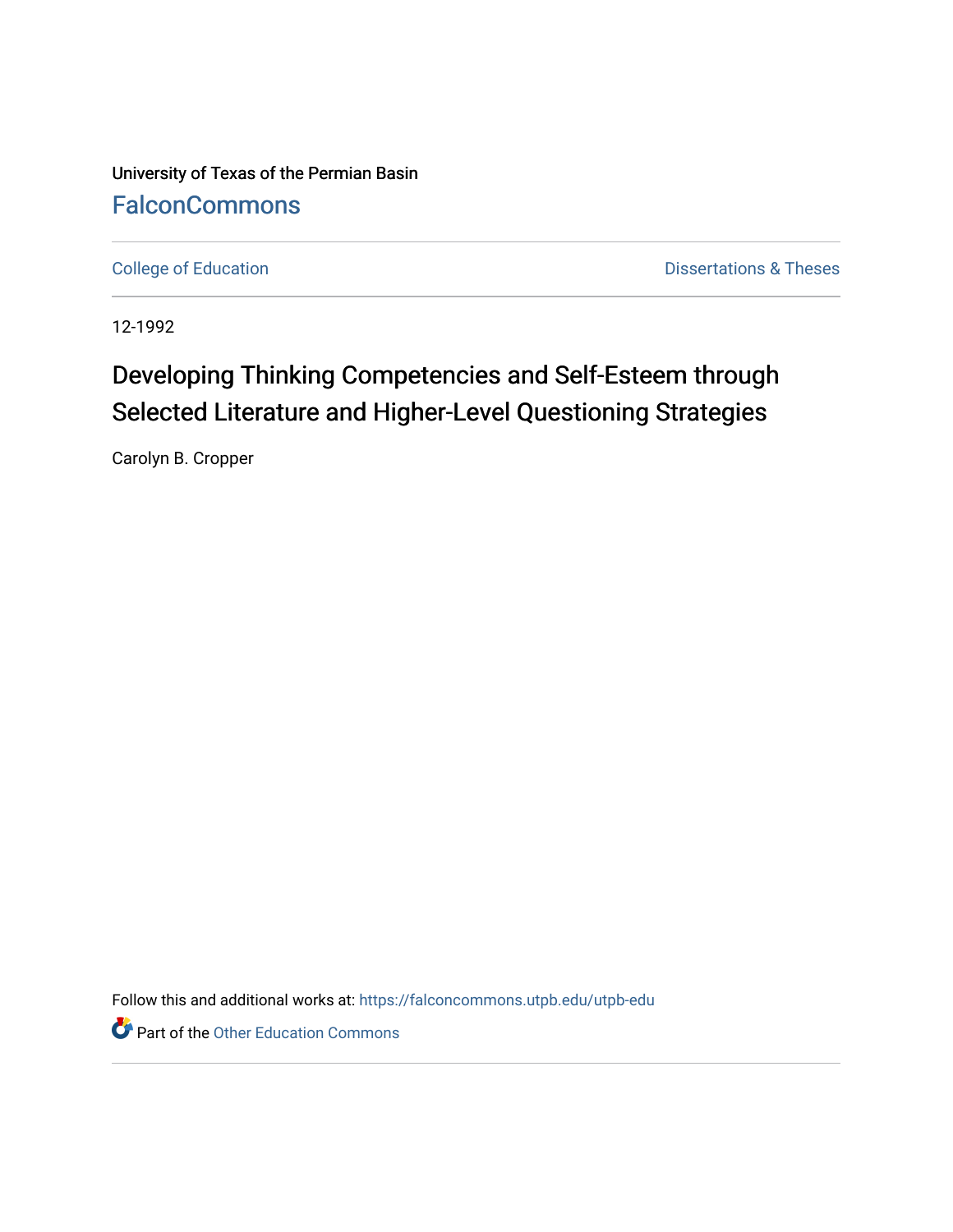

 $c \cdot \mathsf{l}$ 

 $A88 - 8318$ 

 $BF$ 

723

 $.53$ 

 $C70$ 

1992

### DEVELOPING THINKING COMPETENCIES AND SELF-ESTEEM

#### THROUGH SELECTED LITERATURE AND HIGHER-LEVEL

QUESTIONING STRATEGIES

#### APPROVED BY SUPERVISORY COMMITTEE:

Cahran

Chairwoman

Graduate Faculty Representative

Hum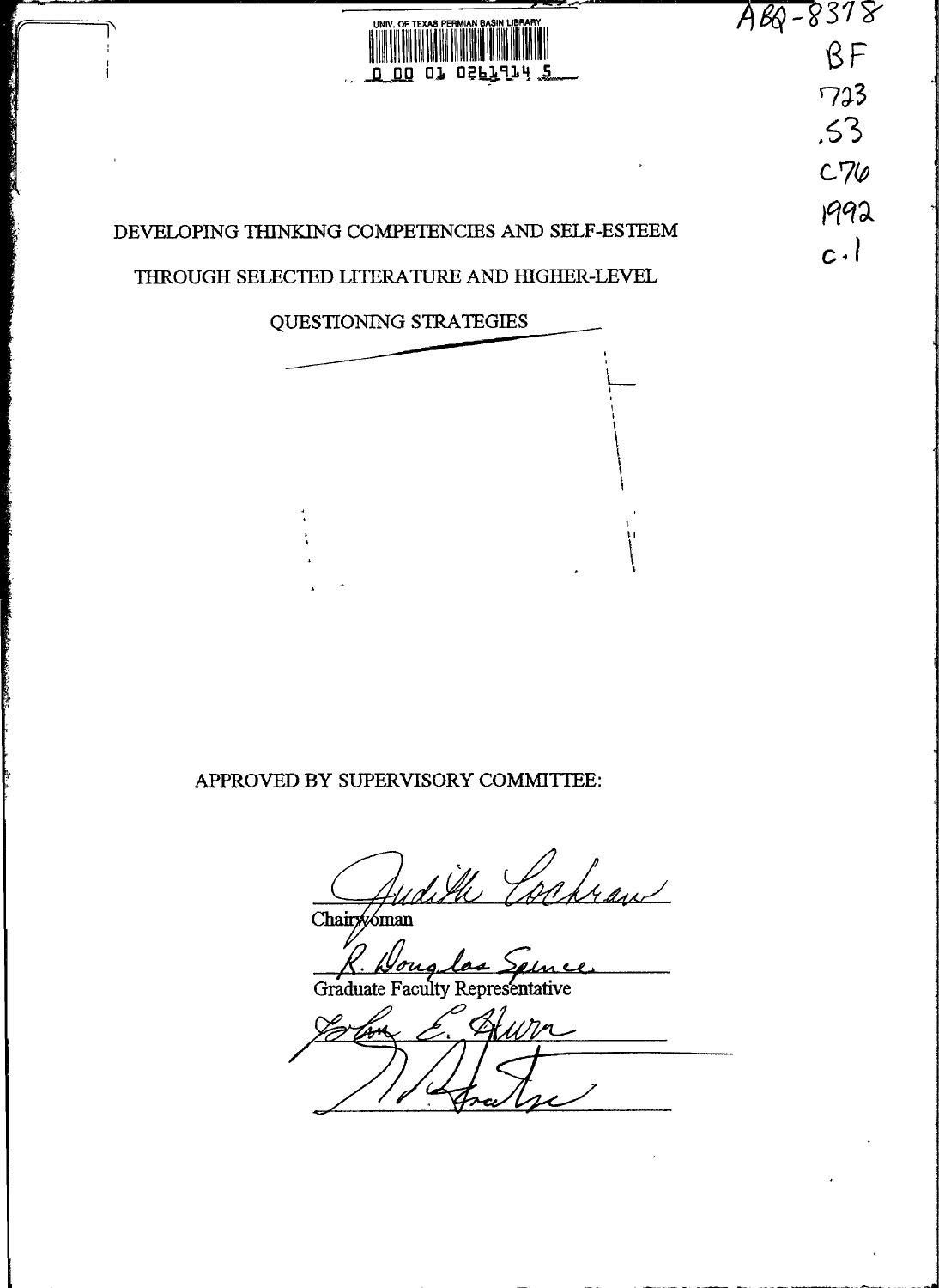# DEVELOPING THINKING COMPETENCIES AND SELF-ESTEEM THROUGH SELECTED LITERATURE AND HIGHER-LEVEL QUESTIONING STRATEGIES

by

#### CAROLYN B. CROPPER, B.S.

Presented to the Graduate Faculty of Education

The University of Texas of the Permian Basin

in Partial Fulfillment

of Requirements

for the Degree of

MASTER OF ARTS

THE UNIVERSITY OF TEXAS OF THE PERMIAN BASIN

December 1992